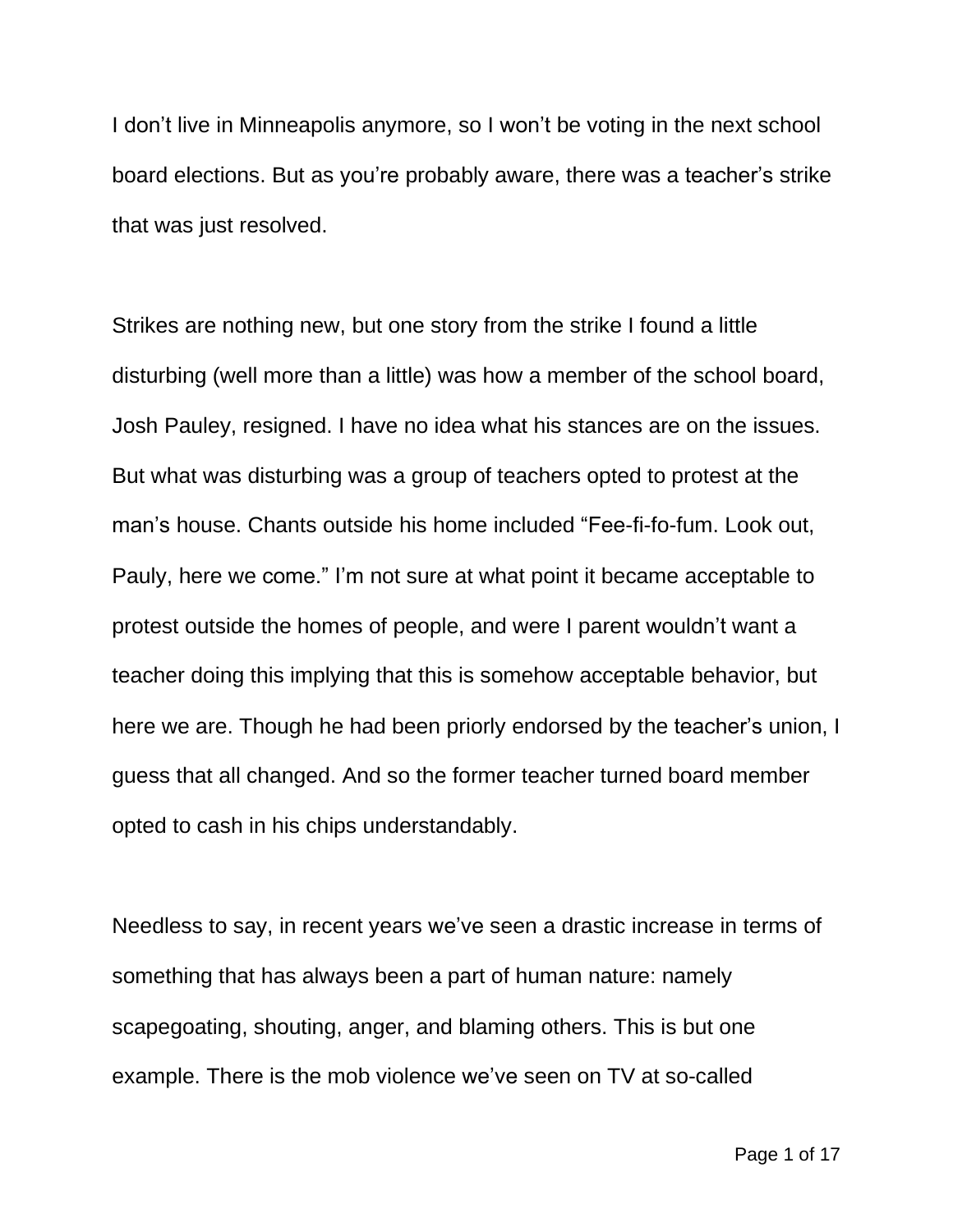"peaceful protests" gone haywire, like the burning of the Minneapolis third precinct two years ago, or the violence against Civil Rights marchers from the 1960s. But there are always places where nastiness happens at small and larger levels. The gossip begins and spreads and leads to scapegoating or violence. The bully at school gains friends because they want to be with the bully or not be bullied themselves. The gossip at a school, a church, an office or a neighborhood leads to factions forming or people being ostracized. The poison words used for others around the kitchen table so a 7 year old has already learned all Democrats or Republicans are evil. In all of it, what you have are people getting caught up in something, but also a whole lot of people being silent. What if though, we were to do what Jesus does to the mob who brings the woman to him, and respond with love and mercy? Might we not only help someone, but give others pause to think too?

Friderich and Pauline Kellner were a couple who lived in Germany during the Second World War.

They were German citizens who had been through a lot by the time World War II began. But neither of them got caught up in the Nazi hysteria. In fact,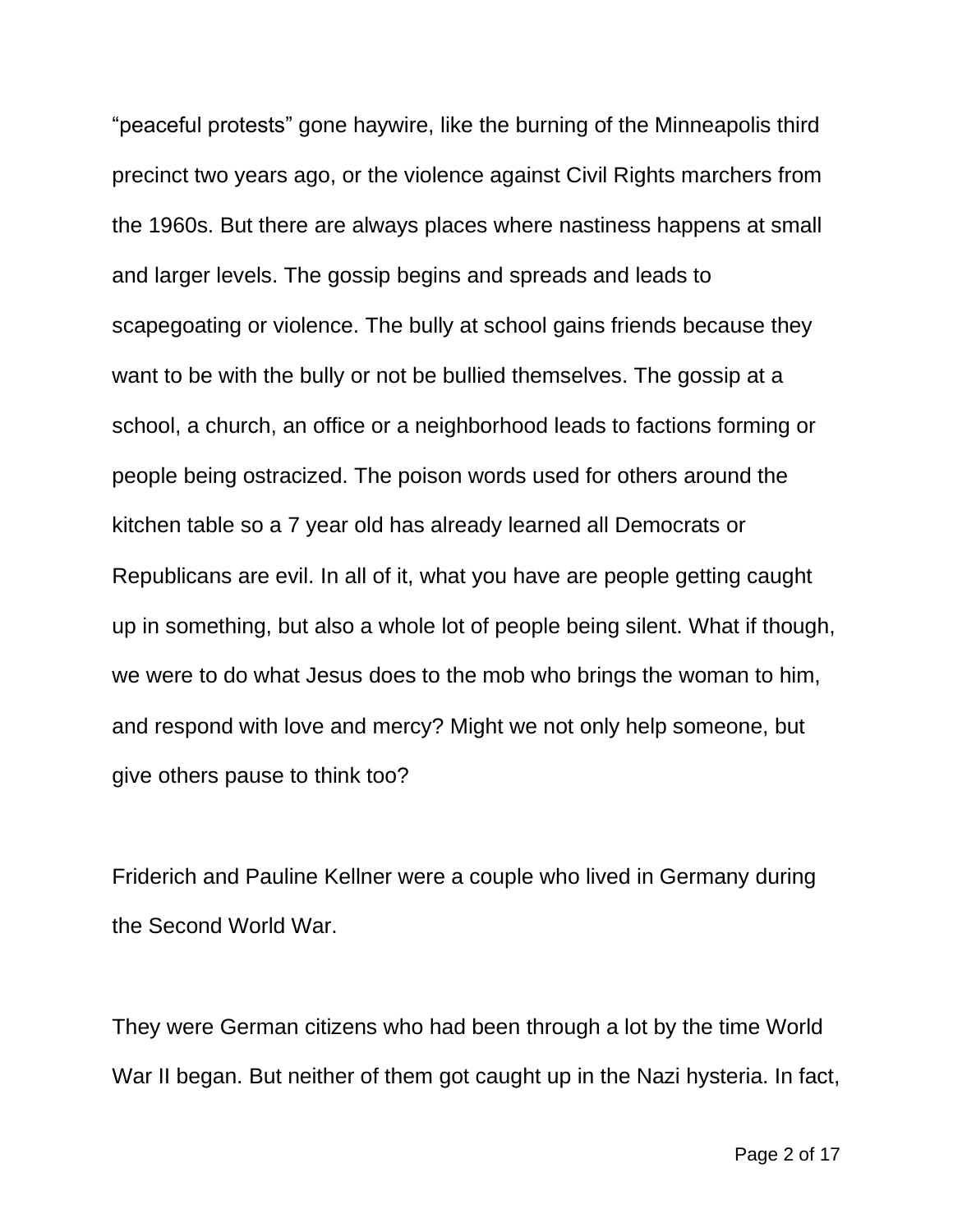they tried to do what they could to talk some sanity into their neighbors, and during the war documented what happened around them through their diary.

"This imbecile has us especially close to his heart. He makes no secret of his hateful feelings. He does not greet my wife at all and ignores me unless it's for official business," wrote Friedrich Kellner, courthouse administrator in the small German town of Laubach, on January 23, 1943. The "imbecile" was Heinrich Scherdt, the court constable, who had been directed by the local SS unit, a branch of the Gestapo office in Giessen, to report on the Kellners.

Frederich had served in the Kaiser's army, and was wounded in a muddy trench in France. They survived the Great War, but it seemed less likely they would survive this, their second war, resolved as they were to record Nazi crimes for posterity.

When the Great War ended, Pauline and Friedrich welcomed the dissolution of the monarchy and rise of the Republic. They formally withdrew from the Evangelical Lutheran Church because of their support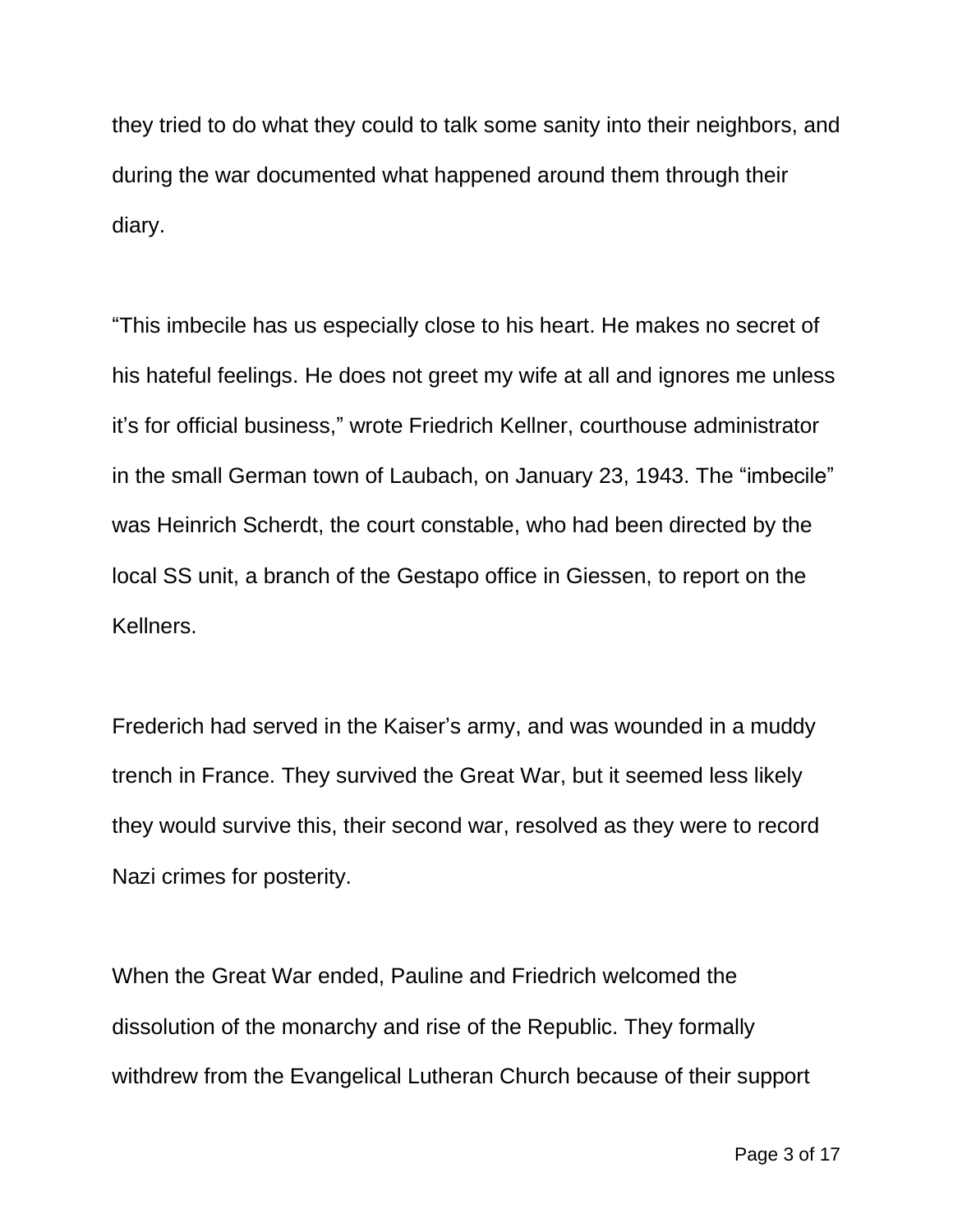for the war. Friedrich became an organizer for the Social Democratic Party, and Pauline formed a political club with other young mothers.

For a decade things were stable. But the economic catastrophe of 1929 ultimately brought Adolf Hitler, with his promises to restore Germany's standing in Europe, to power. Even the Kellners 'teenage son, Fred, clamored to join the Hitler Youth. "The youth have been contaminated through and through by the spirit of Hitler," Friedrich wrote. The cultured nation of Gutenberg, Schiller, Goethe, and Beethoven began its devolution into barbarism. The New Order was established, one without justice.

To avoid Hitler's revenge against those who had opposed him, the Kellners moved to the small town of Laubach in 1933, where Friedrich's position as courthouse manager included an apartment for them in the building. Though no one knew of their political activities in Mainz, their refusal to join the local Nazi Party immediately put them under suspicion.

In 1935, just two years into the Third Reich, their son lost some of his enchantment with the Nazi agenda, specifically the mandatory work service for young men and conscription into the army. Fred agreed to emigrate to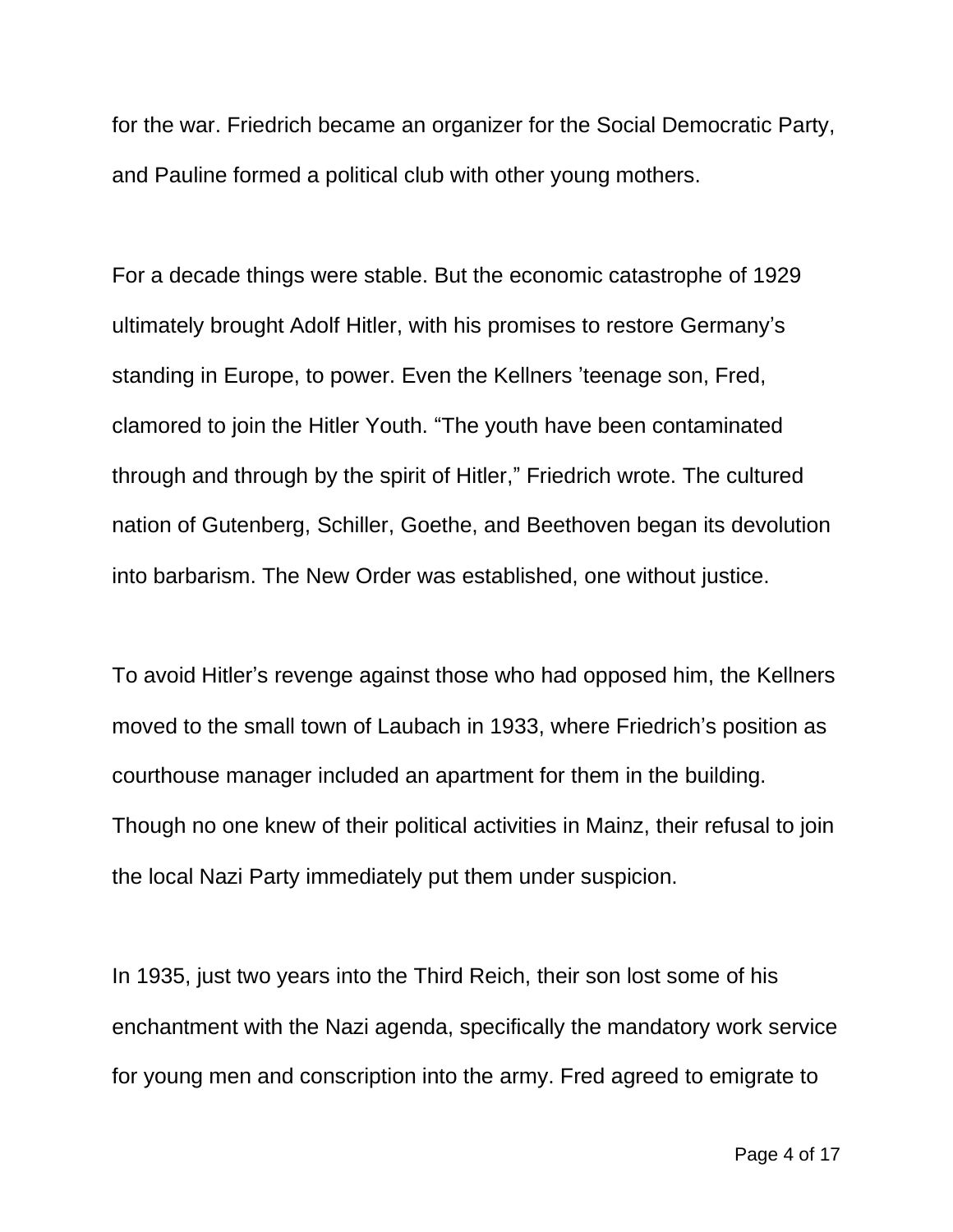America. Also that year, a Nazi rally in Nuremberg highlighted the mob mentality transforming Germany. Laws were passed that arbitrarily stripped German Jews of their citizenship and placed them under oppressive regulations. To abrogate the rights of people who had contributed over the centuries to Germany's development was "unworthy of a cultured nation," wrote Friedrich Kellner, "and the curse of this evil deed will indelibly rest upon the entire German people."

As worried Jews sought to leave Germany, a Jewish woman in Laubach, Hulda Heynemann, approached Pauline for help. The police had brought false charges against her son-in-law, Julius Abt, to confiscate his property. When Friedrich uncovered the truth, he and Pauline helped Abt get to the port in Hamburg to leave for America. The Heynemann's daughter, Lucie, expecting a child, remained behind until her child's birth. The Kellners helped mother and infant son get away as well. They tried to convince Lucie's parents to leave with her, but the Heynemann family had been in Laubach for generations, and the old couple felt certain their neighbors would do them no harm. They were certainly not mob people, but rather peaceful neighbors. But the Kellners had a sense for what was coming.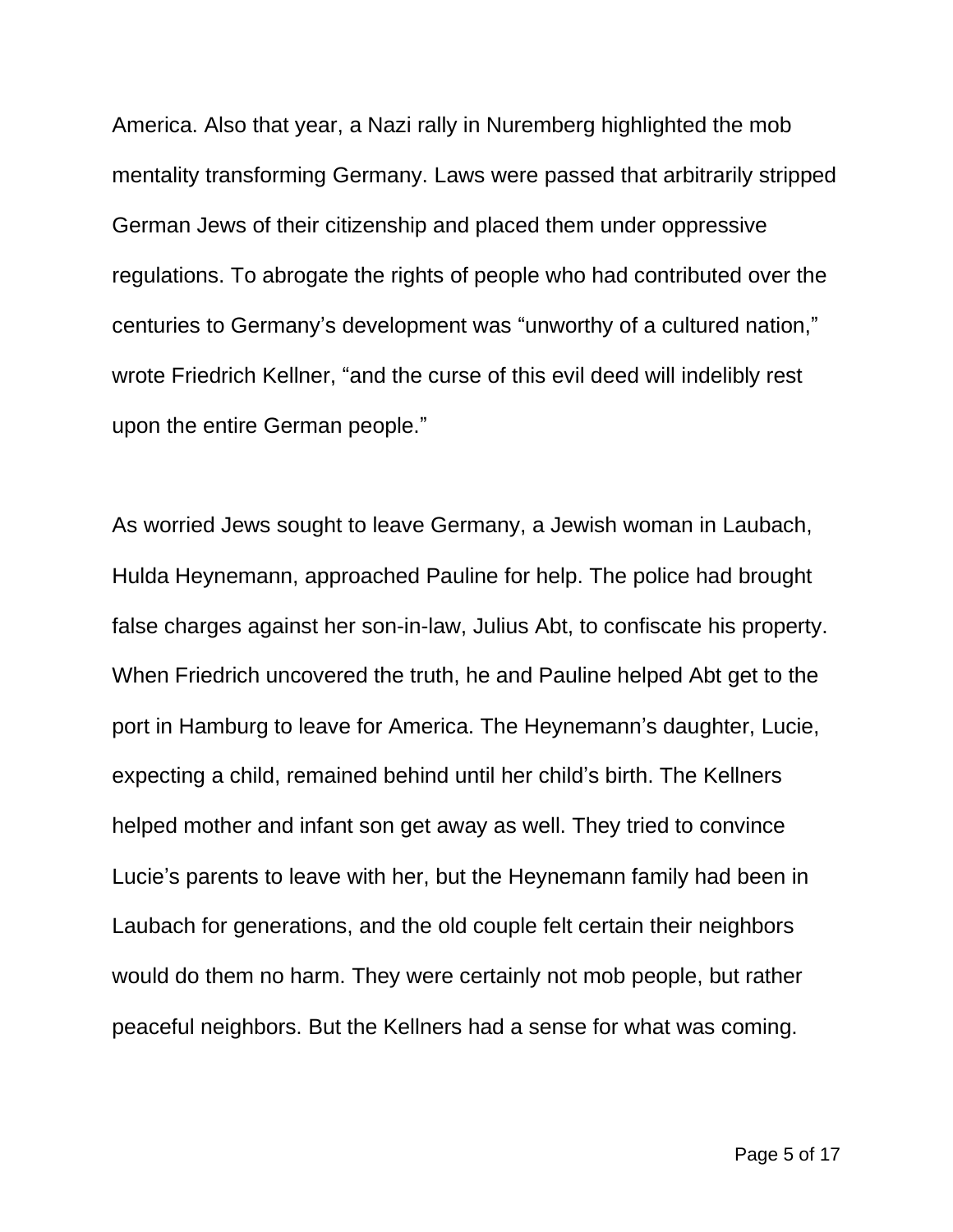The Kellners 'willingness to go against the general atmosphere of anti-Semitism did not come from any personal associations. They had no Jewish friends; they hardly knew any Jews, which was not unusual, considering less than 1% of Germany's population was Jewish. They simply believed all people were the same: there was no master race and no subhumans. They would not compromise that belief to curry favor in changing political circumstances or hateful ideologies. They were guided by a very simple but profound rule: The Golden Rule, from the Sermon on the Mount. "Do unto others, as you would have others do unto you." Friedrich noted how Christian leaders failed in this respect. "The Church in Germany does not take a position about the terrible atrocities committed against the Jews" he wrote.

The Heynemanns made a mistake trusting their neighbors. On the moonlit night of November 9, 1938, "Crystal Night," during an orchestrated nationwide frenzy of religious and racial hatred, Friedrich and Pauline Kellner tried vainly to halt the mob seeking to attack the town's Jews. The judge who presided over the court, Ludwig Schmitt, refused Friedrich's request to bring the Jewish families into the building for protection. Pauline had no better success with Frau Desch, the head of the Nazi women's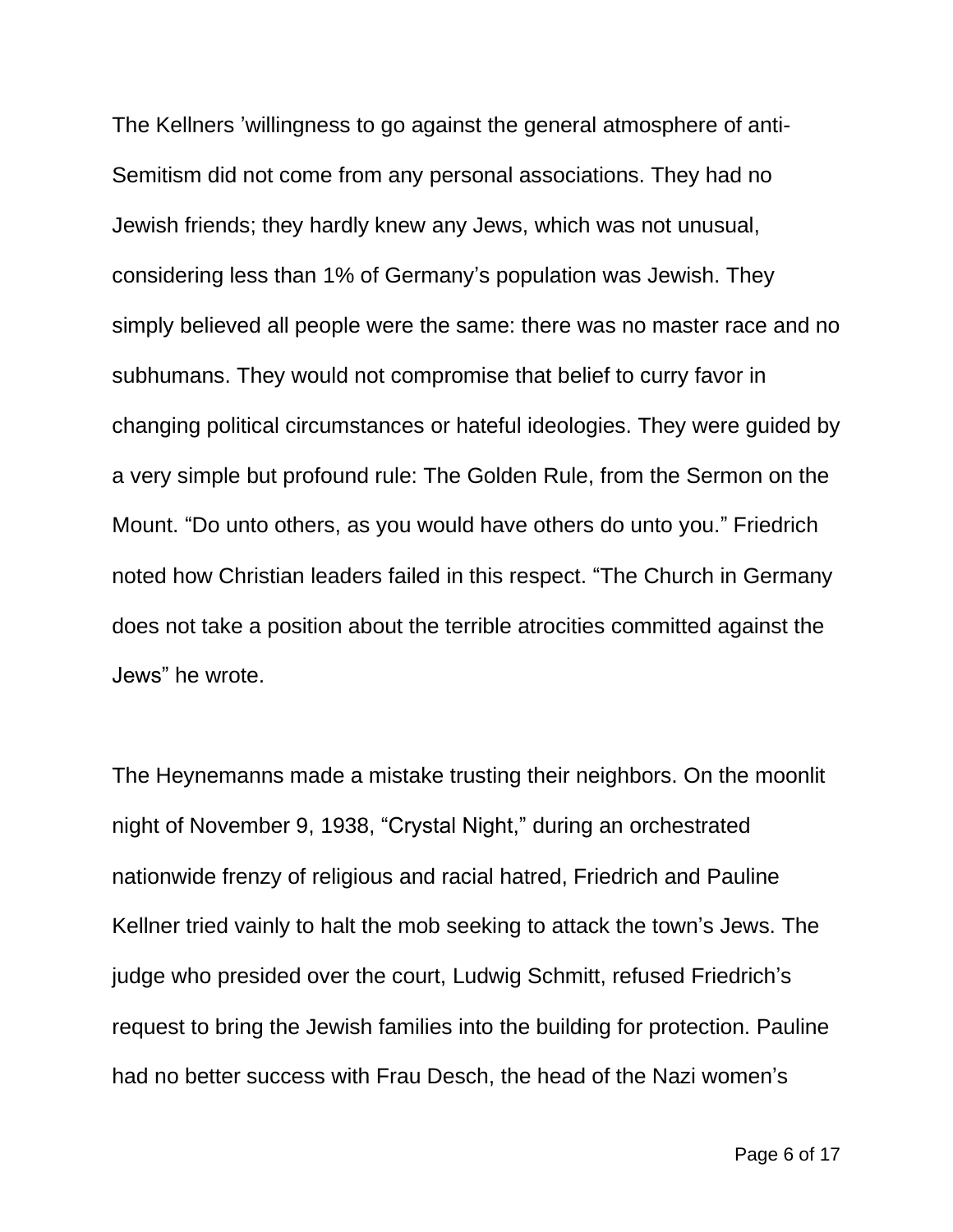group, whose husband was a major Nazi figure. The Nazi stormtroopers were led by Albert Haas; he was a high school teacher. Rampaging with them were boys from the Hitler Youth, some in Haas's class. Jews were beaten, their homes ransacked. Furnishings, Torah scrolls, and prayer books from the synagogue were tossed onto a bonfire. Even the Jewish dead were assailed, their cemetery littered with smashed tombstones.

Friedrich wanted to press charges against the leaders of the stormtroopers, bringing his and Pauline's written testimony to Judge Schmitt. The judge angrily denounced him and said Frau Desch had demanded an investigation into Pauline's ancestry to see if she had Jews in her family nothing else could explain why the wife of a justice official sent her son to America to avoid army service, did not cooperate with the Nazi women's group, and helped Jews Fredrich provided documents proving of her ancestry and charges were dismissed, but, undeterred, Frau Desch made repeated attempts to intimidate Pauline. With leaders of the Nazi Women's League and the Women's Block Warden Group in tow, she brought admission forms to the Kellners 'apartment in the courthouse, sternly telling Pauline to complete them. Wrote Frederich: "Despite their repeated efforts and intimidations, my wife never filled out a single form or became a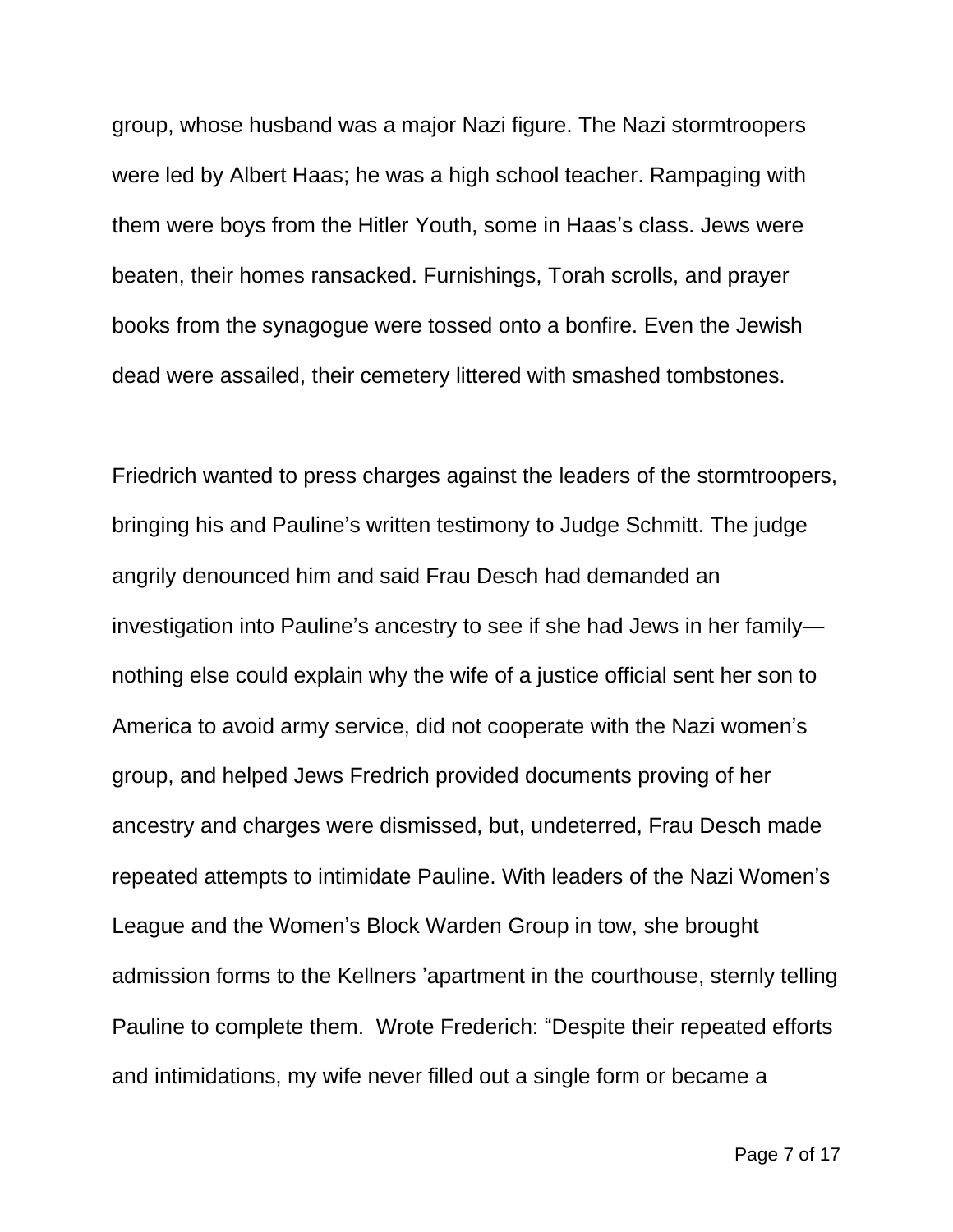member of any such organization. I would suggest that in all of Germany there are to be found few wives of officials who showed the same courage. Yes, she is most definitely courageous. The reader will understand when I propose here that a monument should be erected to my brave wife."

In the end, the Nazi women settled for ostracizing her, and the Laubach SS placed Pauline and Friedrich under surveillance. Friedrich's position as a mid-level official provided some protection from arbitrary arrest, yet the couple tempted fate by adopting elements of active resistance: sharing news they secretly heard from BBC broadcasts and placing Allied airplane leaflets around town. They were well aware of the penalties for such actions; the newspapers were filled with stories of people being executed for listening to foreign broadcasts or distributing leaflets. With a touch of gallows humor, Friedrich pasted several of those news articles in his diary.

On the first day of war, September 1, 1939, when German troops invaded Poland, he began his diary in earnest. He would fill ten notebooks (nine hundred pages) by war's end. The danger of his task was underscored early on. In 1940 he was called into the mayor's office for questioning about his "uncooperative attitude." While there, the block warden and one of the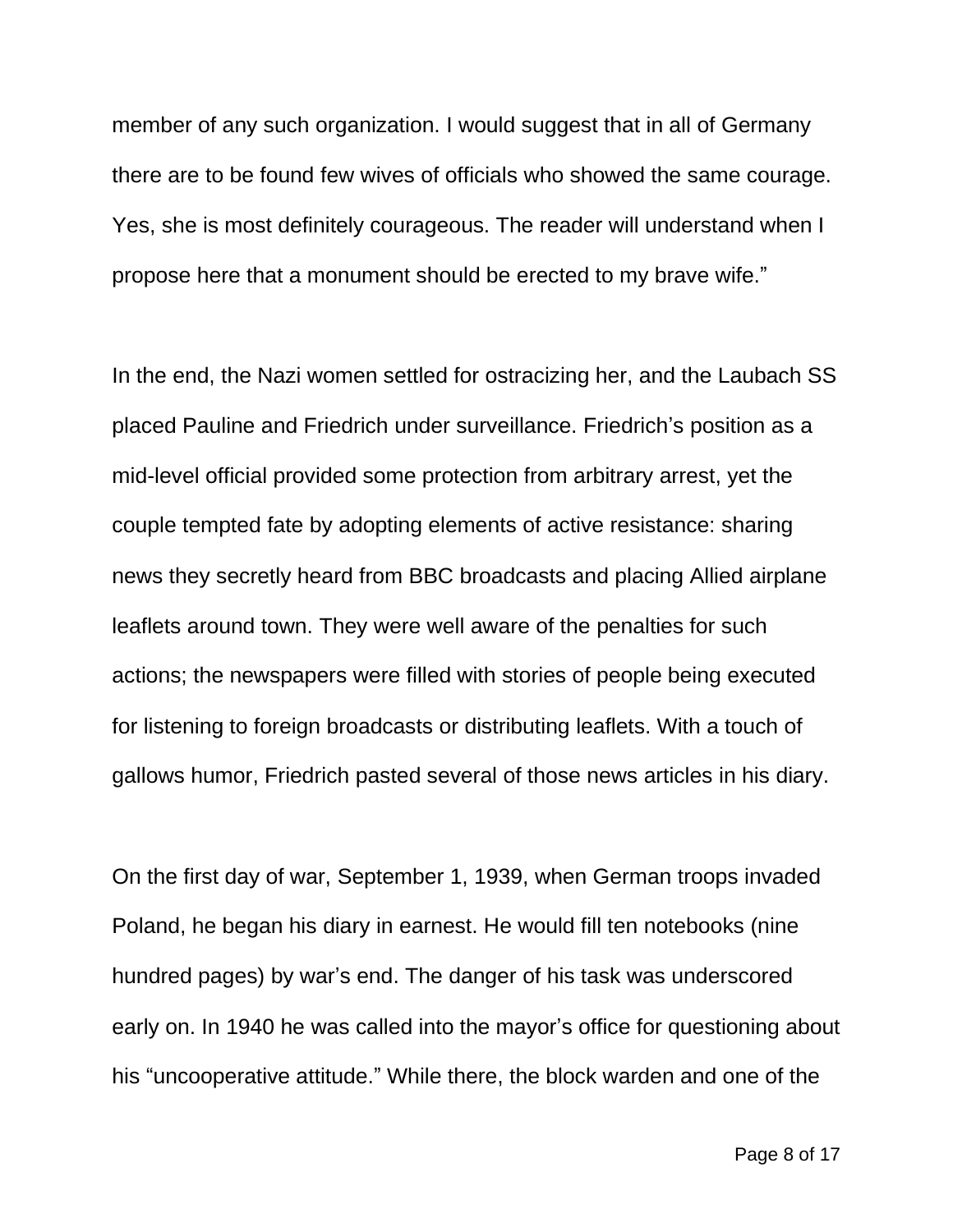group leaders searched his apartment. Had Pauline not managed to hide the diary notebook beneath her blouse and sweater, Friedrich would have been executed as a traitor. And Pauline, whose strength and moral integrity reinforced her husband's determination to give a true accounting of events, would have shared his fate.

As all Germany suffered, soon Nazi victories turned into retreats, and diehard believers placed even more pressure on those they considered "defeatists." However, when Allied forces closed in on the Rhine, and Russian armies were in sight of Berlin, the Laubach townsfolk suddenly learned to nod cordially to the court administrator and his wife.

On March 29, 1945, U.S. Army troops ended the war early for the inhabitants of Laubach. Learning of Friedrich's opposition to the Third Reich, the officer of the small command that would occupy the town until the end of the year appointed him first town councilman and deputy mayor. Friedrich worked to remove the local Nazis from their positions. Then he and Pauline brought together former Social Democrats and new recruits to rebuild their party. The Laubach branch of the Social Democratic Party elected Friedrich their chairman.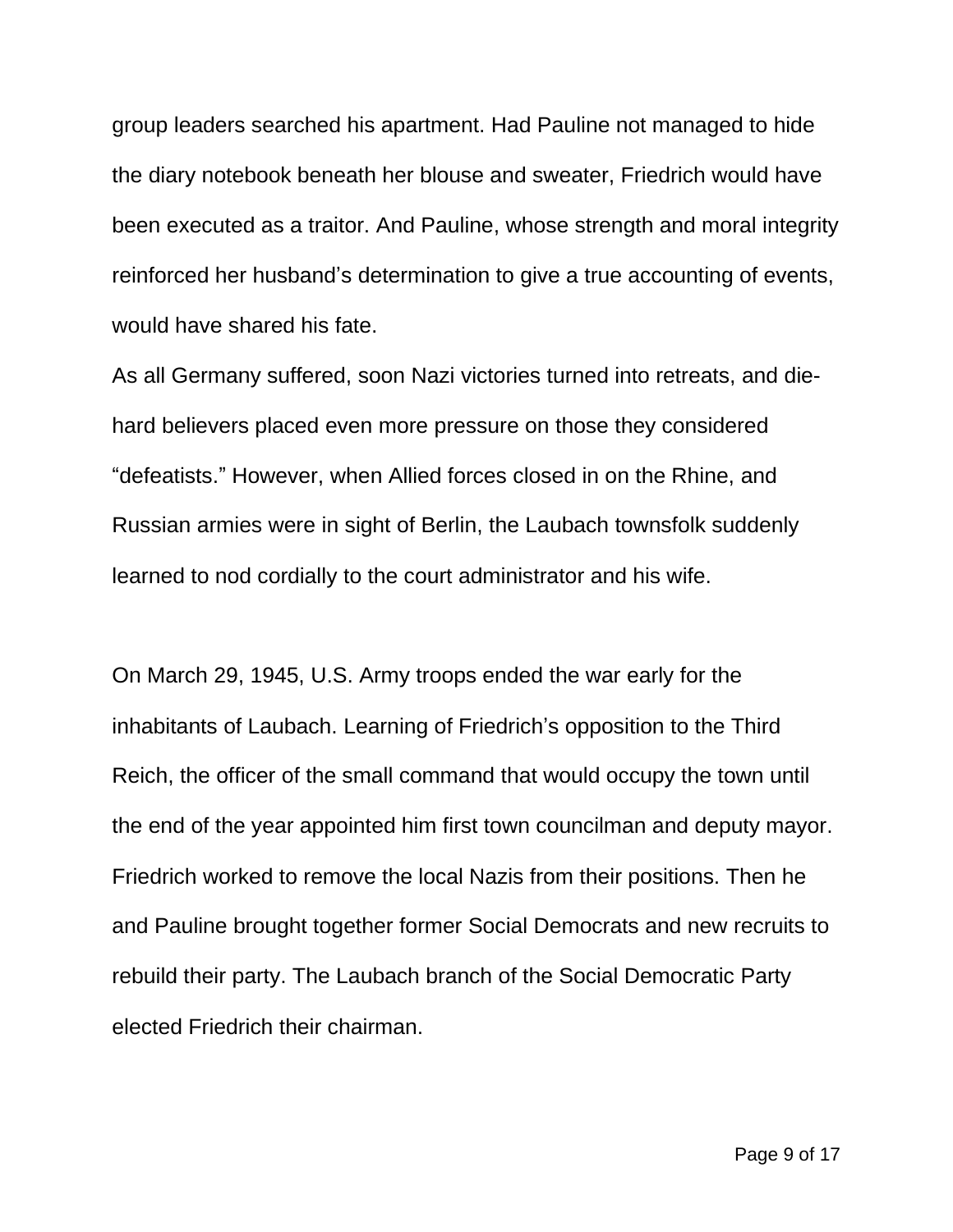In April 1946 the Kellners 'son appeared in Laubach, wearing a U.S. Army uniform. He would have a son too, and for the last ten years remaining to Friedrich and Pauline Kellner, they worked with their grandson to school him in the diary with its clear distinctions between right and wrong. In 1970, after fifty-seven years of an eventful and consequential life together, Pauline and Friedrich Kellner died within months of each other. They were buried in their hometown of Mainz.

In 2011 the diary was published in Germany to wide acclaim. The mayor of Mainz designated their gravesite a Grave of Honor. And Laubach had a new street: Friedrich Kellner Strasse. And in 2018 Cambridge University Press published the English translation, *My Opposition: The Diary of Friedrich Kellner – A German against the Third Reich.*

Inside all of us as humans can be this tendency to become part of a mob. We can scapegoat and tear one another down; we can use our religion to be divisive and push people out of the boat rather than be a fisher of men; and we can get caught up in polarization and anger. Now this is by no means to say we should not have passion. We are different, and there are things that are important to fight for, to stand up for. It's also important to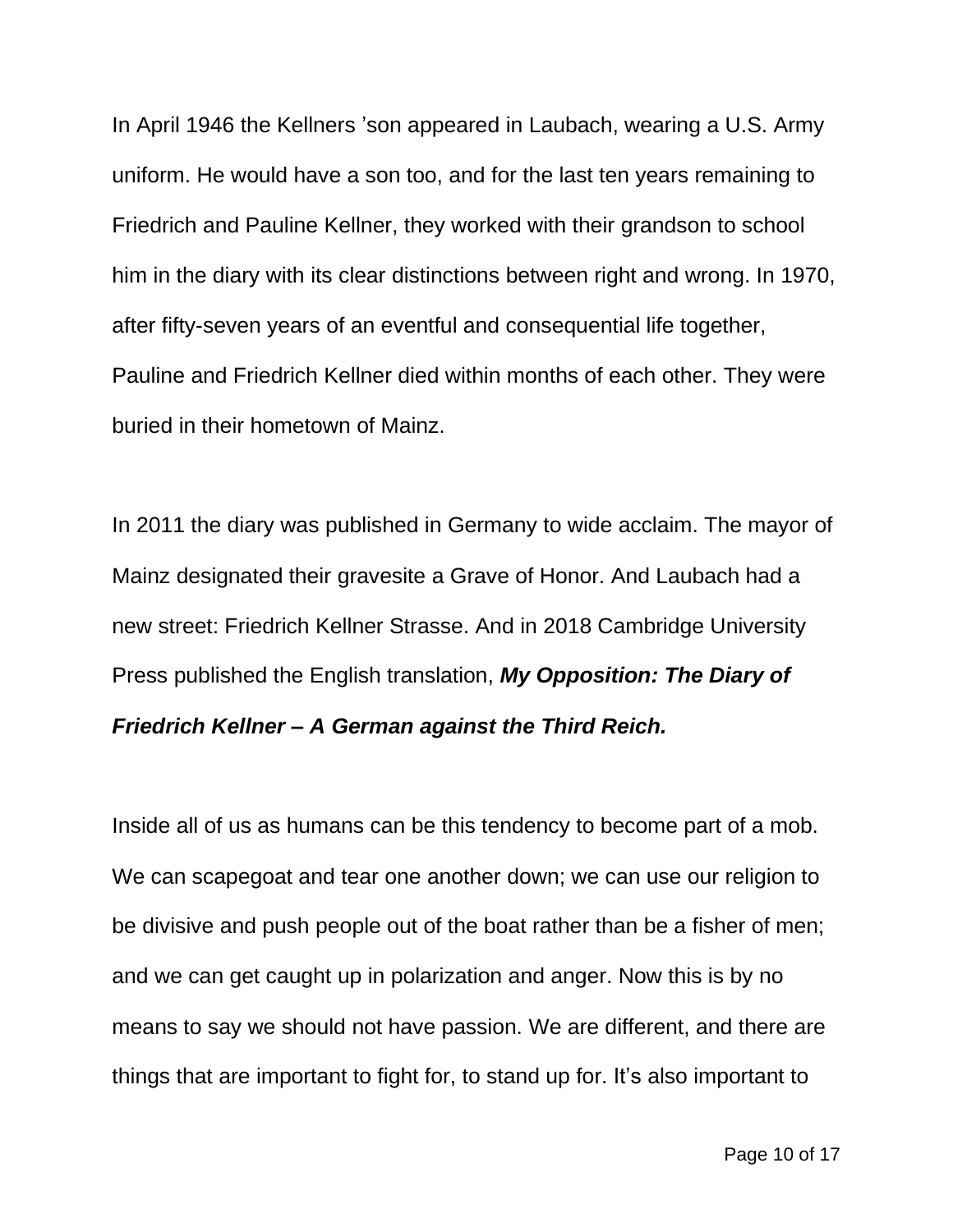argue for our faith and what we believe in. So too is it fine to have passion for things like our political beliefs, or what direction we believe the Church universal and local should go, or for our neighborhood or school. But unfortunately sometimes these things can get out of control. And when things go wrong, we can look for people to blame (other than ourselves of course). And while it might be tempting to think well Nazism that's a thing of the past and we've learned from that, right? Well, not so much. The impacts of original sin remain. Just look at recent times. We as people continue to become encamped and scapegoat; political sides blaming one another; various groups blaming one another for the Covid situation that unfolded; whatever the issue, we as humans need to be honest that divisiveness is not something that is new. Rather, we need to be honest where it is in our hearts, root it out, and flip the script and meet people with love and mercy like the Kellners did.

The woman in this Gospel is the victim of a mob. We have a group of selfrighteous scribes and Pharisees who bring the woman to Jesus, and we are told she was caught in the act of adultery.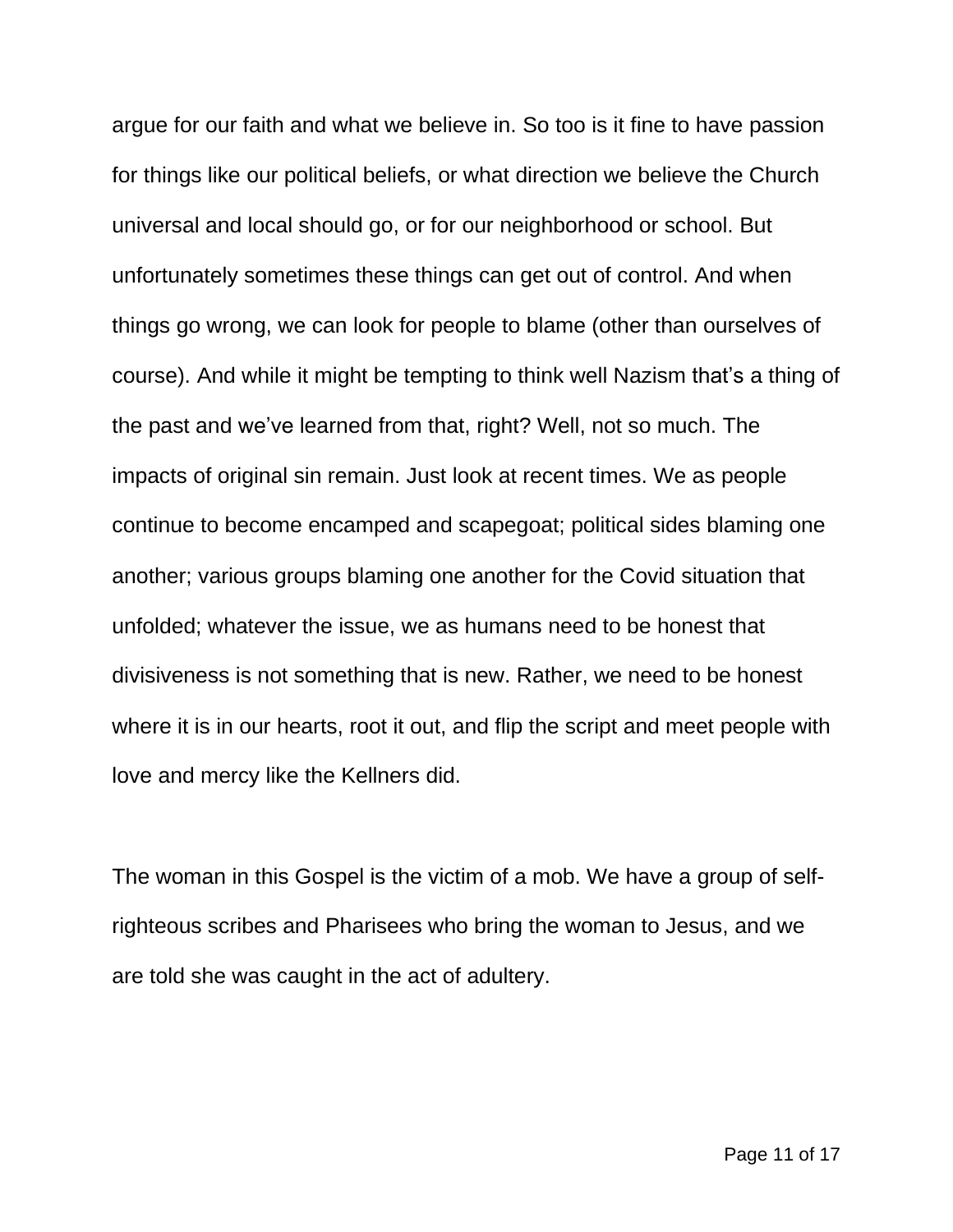Sometimes one of the things that can lead to scapegoating and targeting people is minding the business of others. Have you ever wondered how these people caught her in the act? Were they near her home? Looking through her window? Waiting in the bushes? Remember when we judge we want to will the good of the other; to help them (more on that in a moment). Sometimes we can focus on the lives of others and see their faults only to make ourselves feel better about ourselves, or to gossip and slander.

That's the second point: gossip and slander. It's how you go from a little fire to a forest fire. A few words here or there about what someone is doing or with whom they are doing it, what their kids are up to, their family, or rumors we hear about them, or the types of people they associate with. How toxic that can be. And it spreads, which is the problem. One person passes it on, and if often changes form too and becomes worse because the worse it is the more interesting it is. It's what caused so many Germans and others to be seduced by Nazism, as it developed gradually; first in the beer hall, then in the streets, then with Crystal Night, and then with the "final solution." Let us strive to put out the fire before it destroys the forest.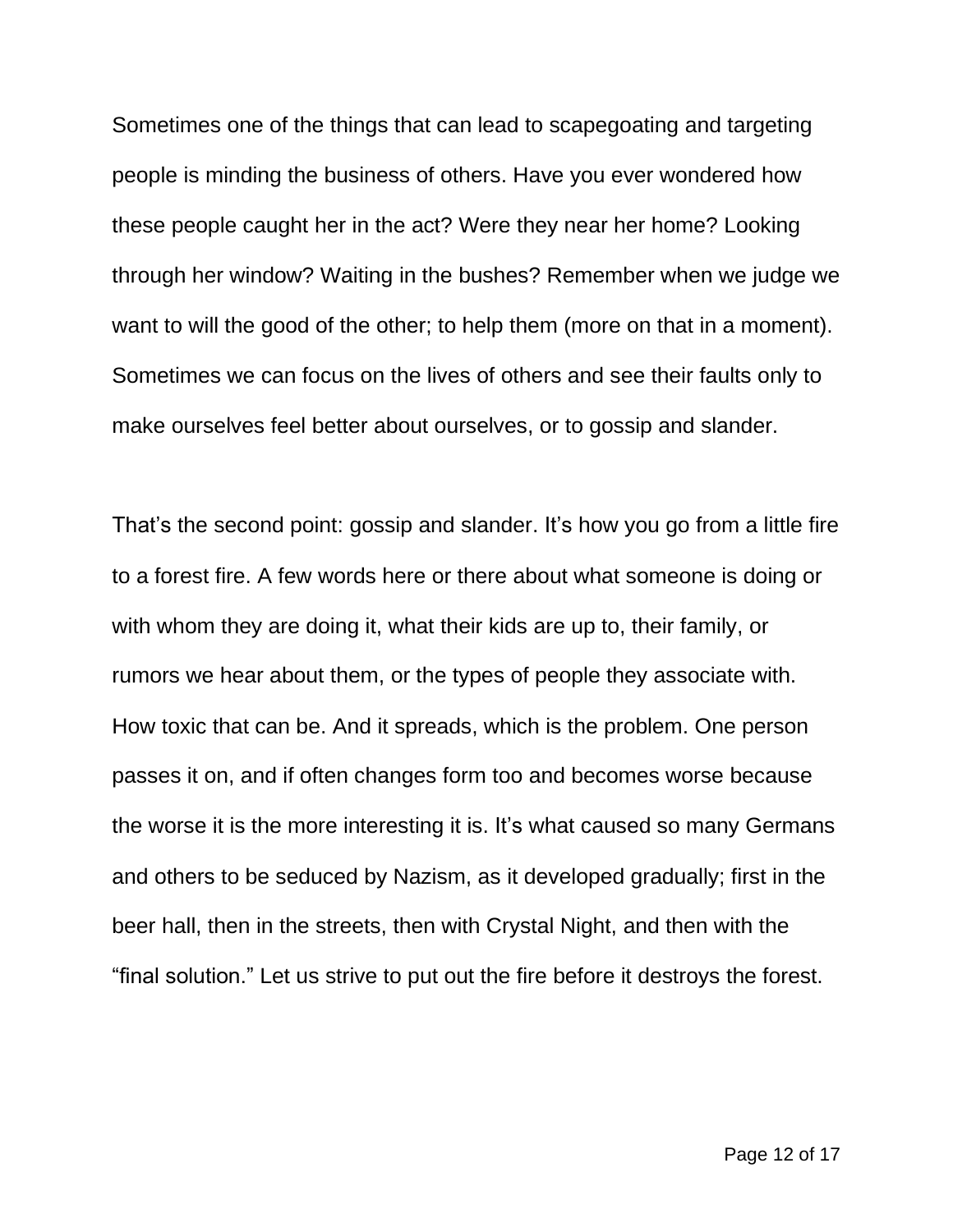Gossip though are the words that come out, but what is in our hearts? One of the things that is easy to do is to scapegoat. It makes us feel united when the chips are down. Hitler used it in part to rally support as Germany dealt with the depression and crushing reparations of World War I to point to the Jews, who made up a small number of Germans. We see it too all the time. One group blames another for what's wrong in society, be it the economy, the pandemic, civil unrest, etc. This is not to say you can't criticize a political movement or an individual. You can look at a riot and say "that's wrong" and you can digest some statements we hear on cable news or in the media and say "that's just not right" and we can be disgusted by the actions of people. But where the line is crossed is when we say all people of a certain group are like that. I gave the example before, but when I was first ordained, I had a woman come up to me and complained about the pastor who was ordained in 1977; I'll never forget what she said "he and the ones from that generation have caused so many problems for our church." I wasn't sure what to say; I think I said something to the effect of "well the archbishop was ordained in the 70s and there's a number of good people from that era," but sometimes we paint broad strokes against people, and we need to make sure that animosity or even hate isn't in our hearts. There are political groups I do not at all like, there are movements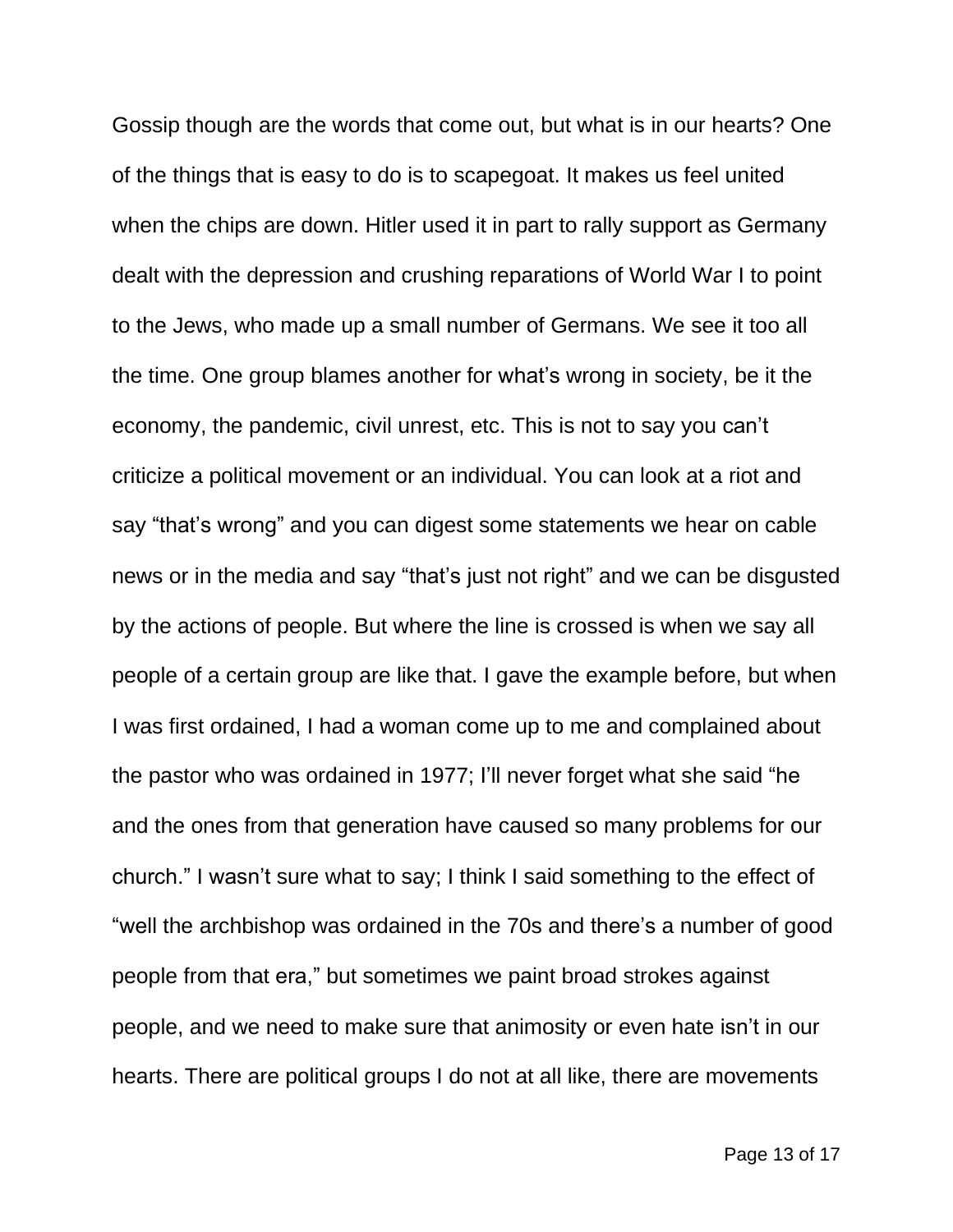I'm opposed to, and you can ask hard questions about religions and organizations, but when we look at someone or a group and hate them, rather than just disagree with what they are saying or want to blame them for everything rather than engage with them or try to argue or present an opposing view, that's when we have a problem. Rather than perpetuate gossip, we can do what our Lord does - break it up. Notice he disempowers the mob. He doesn't enable them; he's silent, then writes in the ground, perhaps their sins, and lastly challenges them to think about which one of them has no sin. When we change the subject, or try to find something positive to say about someone we don't like, or even just walk away from toxic conversations, we can do the same and help people to think more deeply.

So, too, should we look at how we use our faith. The Pharisees and scribes are smart people; they know the rules and the laws. But they are using them to be violent and certainly not to help the woman. How do we do this with our faith? To exclude or bring people in? How do we treat the stranger or the people who aren't that active? The parent with the fussy child? How do we look at the so-called liberal or conservative Catholic? Sometimes in our hearts can be that "you don't belong" attitude if someone's been away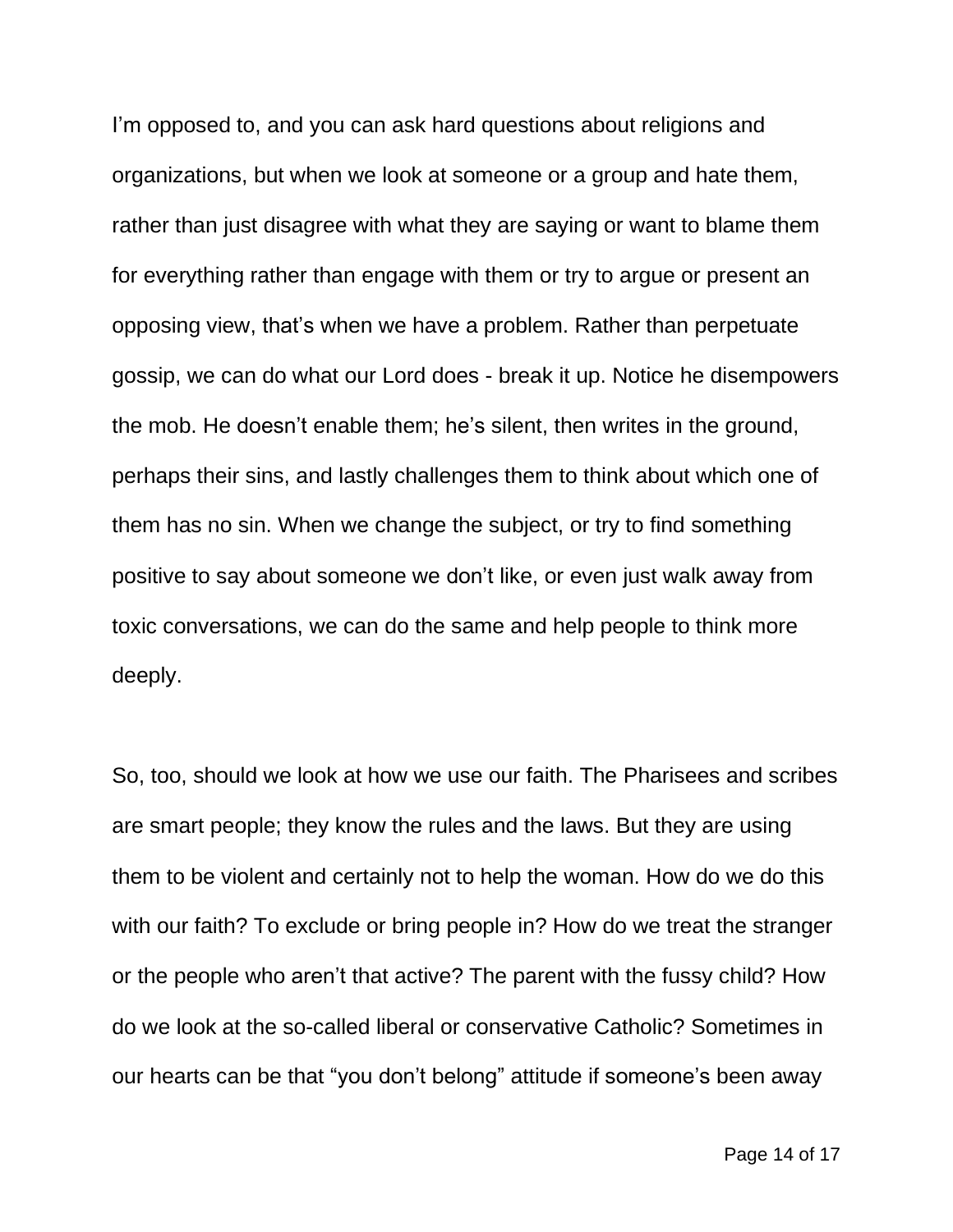for a while, or maybe is of a particular theological bent different from ours. And again this is not to suggest that we shouldn't have an opinion. But disagreements on things can become toxic; they can tear a parish apart, and they can divide our Church. What we have to remember is we are a large Church, and we want to make people feel welcome. Sometimes we won't get "our way" - and we should respect where a parish goes, and certainly respect our bishops and our pope, and our fellow parishioners and Catholics, not go on and tear them down over coffee with someone or on our favorite online forum. With people, we want to do what we can to meet them where they are at; to listen to them; to pray for them and for ourselves if we recognize this tendency in our hearts to exclude others. That's what Jesus does. As the spirit of God left the Temple in the Old Testament because of the people's sinfulness and turning away from God and the commandments, Jesus now returns, bringing God back, and the Temple is where God meets the sinner. Our new Temple, each church, is where God meets us too in the confessional and in Communion. A love that is freely given, and may we strive to do this for one another.

Last week I flipped on the Oscars to see who would win, even though most of the stuff nominated I didn't see. When Chris Rock came out I got a laugh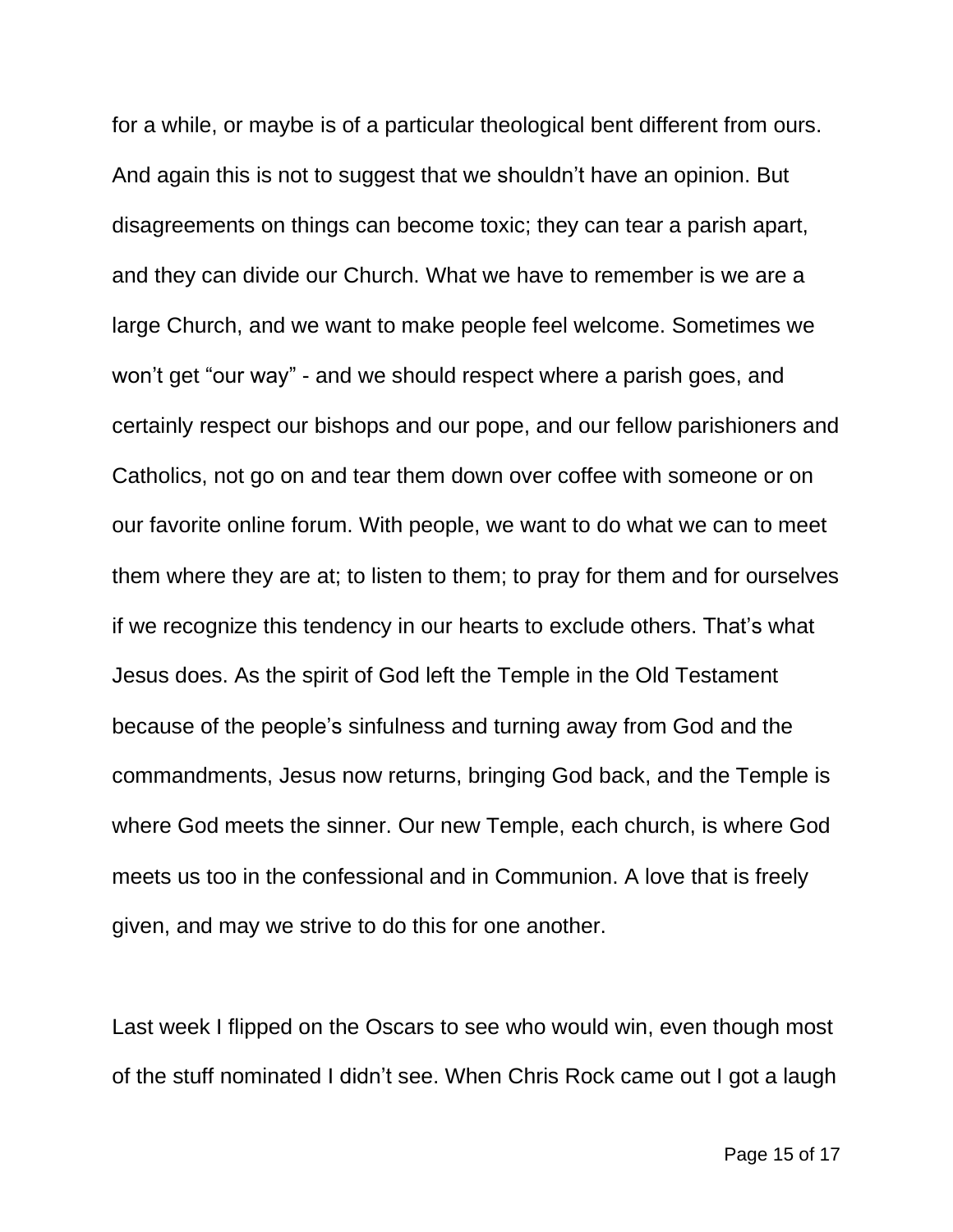but then the video stopped and I was trying to figure out what happened. Well moments after I learned that Will Smith wasn't happy with his joke. Debate whether or not he should have told the joke, but having seen Don Rickles before he died who made fun of everyone, sometimes an insult in comedy can be quite funny. But hopefully we can agree walking up and slapping someone isn't something one should do. What I found interesting though was when Chris Rock afterwards, in commenting on why he kept his cool and didn't fight back. talked about Bugs Bunny and Elmer Fudd. In his words, "You know when Elmer Fudd got really mad at Bugs Bunny? When Bugs Bunny kissed him. That's when he would lose his mind. When somebody does you wrong, just give them a kiss." Some good advice indeed, because in this world where so many of us are angry about this or that, we want to get others to feel better about ourselves, or blame others when maybe we should start trying to help them instead, taking a page from our Lord. For as our Lord says, let the one among you without sin be the first to cast a stone. Maybe he wrote the sins of the men in the ground, maybe not. But one by one they all drop their stones because they realize those words are true. We are all sinners, and maybe not so different from the people we least like. But thankfully as with this woman, our Lord looks at us with His love and mercy, not judgment and condemnation. May we